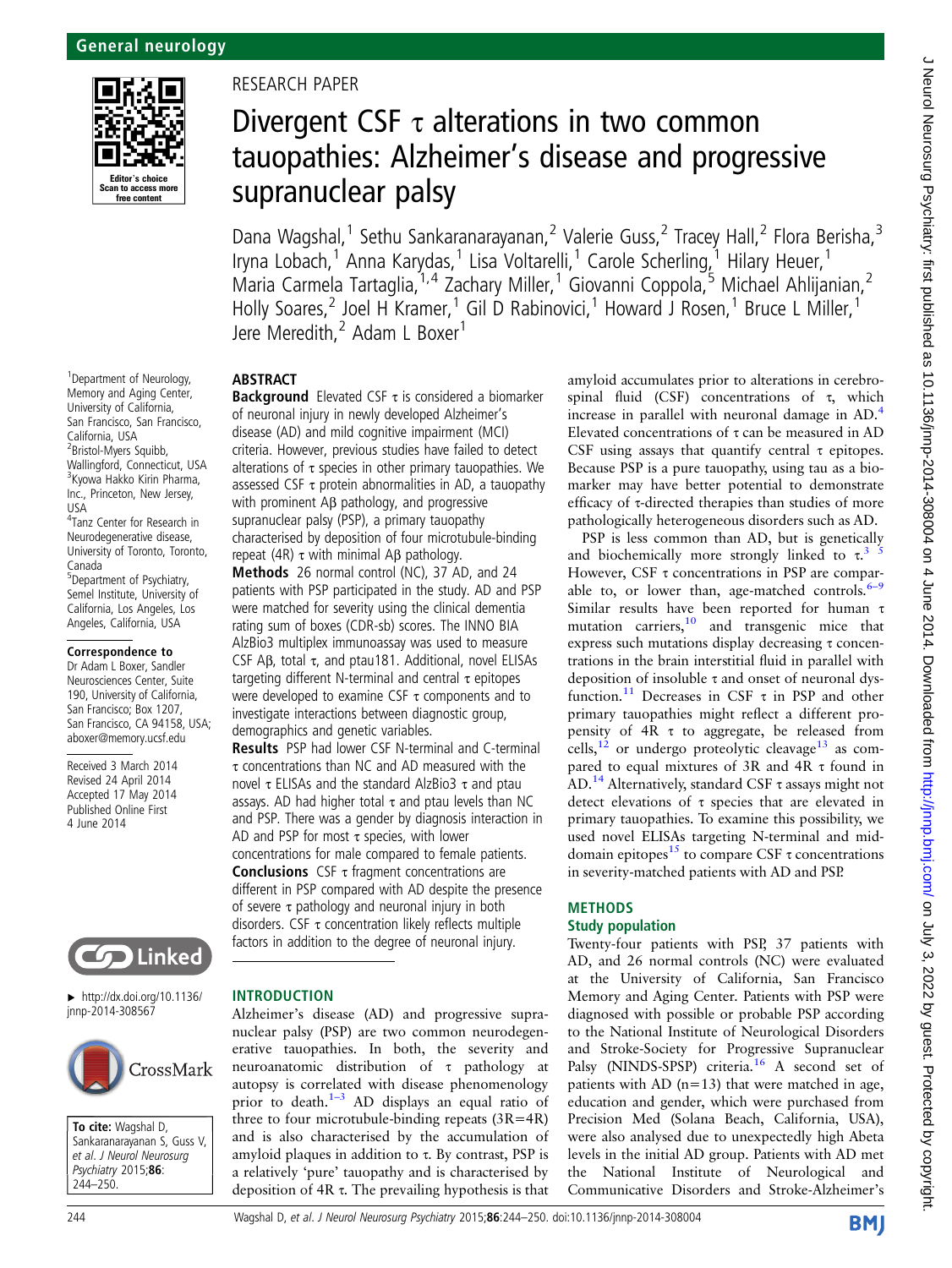Disease and Related Disorders Association (NINCDS-ADRDA) criteria for probable Alzheimer's disease.[17](#page-5-0) NC reported no cognitive symptoms and had normal neurological and neuropsychological examinations. All aspects of the study were approved by the UCSF Institutional Review Board, and written informed consent was obtained from all participants.

#### Clinical evaluations

All individuals from UCSF received a neuropsychological assessment that included the Mini-Mental State Exam  $(MMSE)^{18}$ ; the second set of patients with AD were also evaluated with the MMSE. Visuospatial abilities were examined using the Benson Figure copy  $(\text{Re}y)$ .<sup>[19](#page-5-0)</sup> Immediate and working memory was assessed using the forward (FDS) and backward (BDS) digit spans[.20](#page-5-0) Episodic memory was measured by the short form of the California Verbal Learning Test-2 (CVLT-2, including 30 s and 10 min delays), $^{21}$  $^{21}$  $^{21}$  and 10 min delayed-recall of the Benson figure (Rey10 m). Executive function was tested using a modi-fied Trail-making test (lines per second).<sup>[22](#page-5-0)</sup> Phonemic fluency (D words per minute), $^{23}$  $^{23}$  $^{23}$  category fluency (animals per minute), $^{23}$ and a 15-item Boston naming task  $(BNT)^{24}$  $(BNT)^{24}$  $(BNT)^{24}$  examined language capacities. Clinical dementia rating  $(CDR)^{25}$  and sum of boxes  $(CDR-sb)^{12}$  $(CDR-sb)^{12}$  $(CDR-sb)^{12}$  scores assessed disease burden and functional abilities. The Unified Parkinson's Disease Rating Scale (UPDRS) motor quantified parkinsonism in all groups.<sup>[26](#page-5-0)</sup>

## Lumbar punctures (LP)

LPs were performed fasting and sitting up, in accordance with the Alzheimer's Disease Neuroimaging Initiative (ADNI) recommended procedure ([http://www.adni-info.org/ADNIStudyProcedures/Lumbar](http://www.adni-info.org/ADNIStudyProcedures/LumbarPunctures.aspx) [Punctures.aspx\)](http://www.adni-info.org/ADNIStudyProcedures/LumbarPunctures.aspx), and occurred within a maximum of 5 months of the clinical assessment. Samples were collected in the morning after a 12 h fast, into sterile 13 mL polypropylene tubes. The first 2 mL were discarded. CSF was then transferred into 1 mL aliquots and put on dry ice for an hour before storing in a −80°C freezer.

## CSF ELISAs

INNO BIA AlzBio3 (Fujirebio/Innogenetics), a multiplex assay for  $Aβ<sub>1–42</sub>$ , τ, and ptau, was performed using standard methods, including a set of three quality control (QC) standards. The novel ELISAs were performed using previously described methods.<sup>15</sup> Different combinations of standard monoclonal antibodies to N-terminal and central epitopes were developed to detect different overlapping regions of the  $\tau$  protein. The following capture and readout antibodies combinations were used: Tau12-HT7, Tau12-BT2, BT2-HT7, HT7-Tau5, and HT7-PT181 (fi[gure 1](#page-2-0)). Standards and samples were run in triplicate; replicate variability was <20% (CV). All samples were included in the same assay run; interplate QC variability was <10% (CV). The assays demonstrated ∼100-fold dynamic range of quantitation, with limit of quantification (LLQ) ranging from 2 pg/mL to 10 pg/mL.<sup>[15](#page-5-0)</sup> CSF signal specificity was confirmed using a combination of immuno-depletion, spike recovery and peptide competition.<sup>[15](#page-5-0)</sup> One patient with PSP was an outlier on all analyses ( $>2.5$  SDs from the group mean) and was excluded from the analyses.

## Genotyping

Genotyping of the ApoE allele (rs429358 and rs7412) and MAPT (rs1560310) H1 or H2 haplotype defining variants was carried out using a TaqMan Allelic Discrimination Assay on an ABI 7900HT Fast Real-Time PCR system (Applied Biosystems, Foster City, California, USA) according to the manufacturer's instructions, and using the same methodology as previously described.<sup>2</sup>

# Statistical analyses

Data were analysed using SPSS (V.21, SPSS, Chicago) and R (<http://www.r-project.org>). Normality for individual variables was determined by the Shapiro–Wilk test. Depending on normality, mean values for demographic, neuropsychological and CSF analyte levels between each group were compared using a univariate analysis of variance (ANOVA) with False Discovery Rate (FDR) corrected posthoc analysis, or a Kruskal–Wallis test with a FDR corrected Mann–Whitney U test for posthoc analysis. Additionally, a linear regression model was used to examine differences in CSF biomarker values across diagnostic groups, and to investigate interactions between diagnostic group and gender, age, ApoE genotype, and  $\tau$  haplotype. Although there were group differences in education levels, education did not explain a significant amount of the variance in the mean CSF concentrations (all p values >0.443) and was therefore not included in the model. Because the distribution of CSF biomarkers was skewed, inferences were performed using a resamplingbased technique that does not require (normal) distributional assumptions. Specifically, accuracy of parameter estimates was examined using a non-parametric bootstrap technique with 2500 iterations. Bootstrap (or a general linear model) posthoc testing within each diagnostic group was used to describe differences in CSF biomarkers between groups. Statistical significance was examined based on p values generated by bootstrap analysis, accompanied by F-statistic values and degrees of freedom from ANOVA and FDR corrected for multiple comparisons. Lastly, a receiver operating characteristic (ROC) curve analysis using a non-parametric approach was performed to explore diagnostic accuracy of the CSF τ and ptau assays that demonstrated lower levels in patients with PSP compared to the other groups.

## **RESULTS**

## Demographics and neuropsychological performance

There were no differences in gender, age and ApoE4 and Tau Haplotype status between groups. CDR and CDR-sb scores were higher in patients with AD and PSP compared to NC (p<0.001) but not different between patient groups. Disease duration (defined as the interval from disease onset to the time of CSF collection) was shorter in AD than PSP (p=0.016). Patients with PSP and AD had fewer years of education than NC (p<0.01). Patients with PSP were impaired relative to NC on the MMSE, CVLT 30 s, Rey, Rey10 m, FDS, BDS, and phonemic and category fluency ( $p < 0.026$ ), and had higher UPDRS scores (p<0.001) [\(table 1\)](#page-3-0). Patients with PSP never performed worse on any neuropsychological test than patients with AD. Patients with AD performed worse than NC on modified trails (MT) correct, CVLT 10 min delay, MMSE, Rey10 m, and BDS (p<0.001). AD also had worse performance than patients with PSP on the MMSE, CVLT 30 s and 10 min delay, Rey10 m, and BDS (p<0.007) but had less parkinsonism on the UPDRS (p<0.001). Patients with AD performed worse than patients with NC and PSP on the BNT ( $p < 0.001$ ).

## CSF analytes

Group differences in mean CSF analyte concentrations from the novel ELISAs, and AlzBio3 ELISAs were examined using linear models. As shown in fi[gure 2](#page-4-0), lower CSF  $\tau$  levels were identified in PSP as compared to NC with the novel τ ELISAs in several N-terminal and mid-domain epitopes: Tau12-BT2 (p=0.018), BT2-HT7 ( $p=0.019$ ), HT7-PT181 ( $p=0.05$ ) and the AlzBio3 assays for total τ (p=0.034) and ptau (p=0.028). Lower Aβ levels were seen in PSP (p=0.002) than NC. Compared to NC,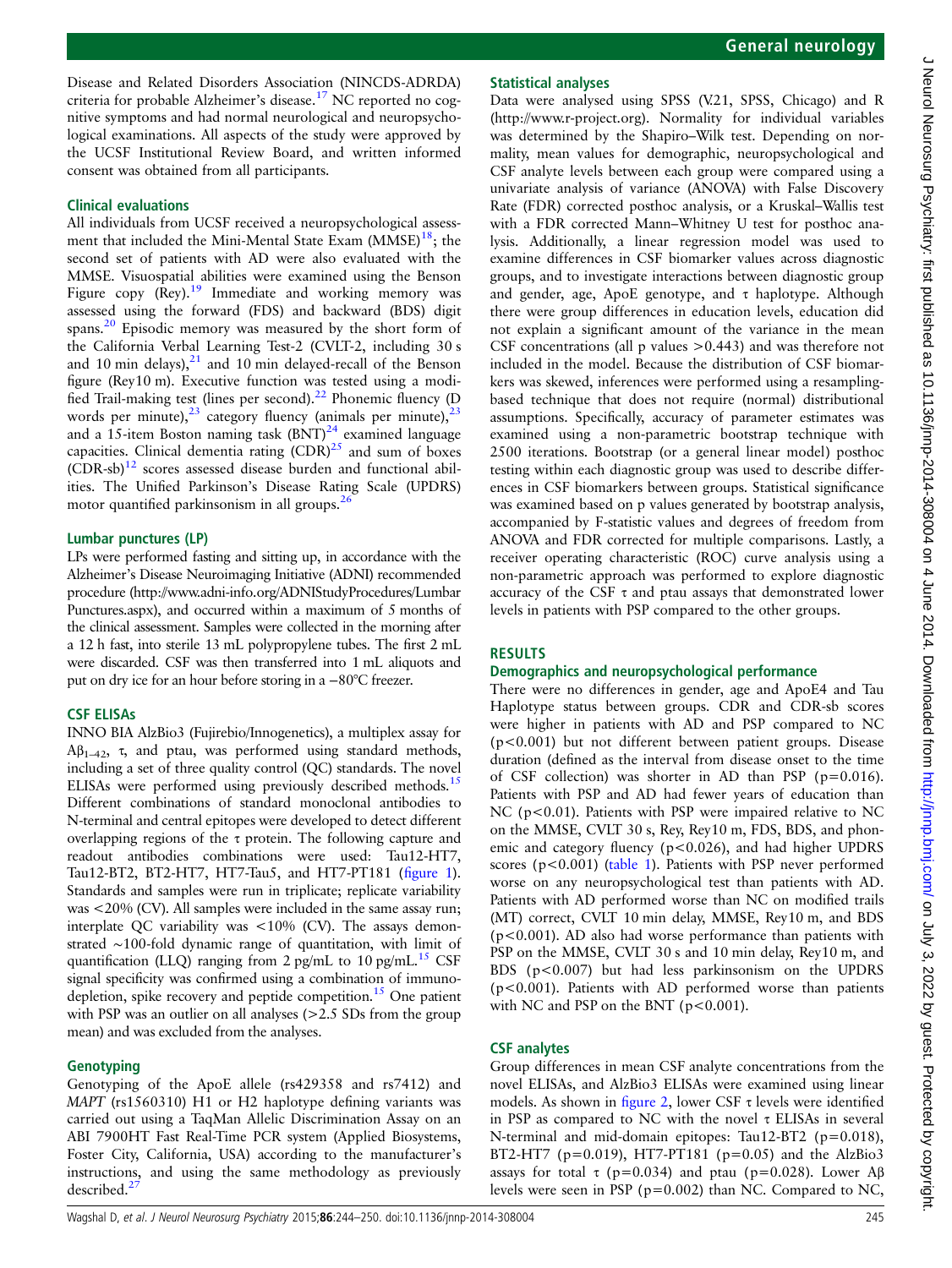<span id="page-2-0"></span>

Figure 1 Tau epitopes assayed Schematic of  $\tau$  protein indicating binding sites for standard monoclonal antibodies used for ELISAs from this study as well as INNOBIA AlzBio3 assays. Lines indicate relative size and location of potential fragments detectable by each assay 15. Control ELISAs were designed to detect similar τ fragments as AlzBio3. MTBR, microtubule binding repeats. Numbers on τ schematic indicate alternatively spliced exons. ptau, phosphorylated τ.

patients with AD displayed lower A $\beta$  levels (p<0.001) and higher CSF  $\tau$  levels in all the novel ELISAs (p<0.013) and AlzBio3 total  $\tau$  (p=0.012) and ptau (p=0.01) assays. There were no differences between patients with AD and PSP for Aβ. Patients with AD also had higher CSF  $\tau$  levels than patients with PSP in all the novel ELISAs ( $p$ <0.007), AlzBio3 total  $\tau$  $(p<0.001)$  and ptau  $(p<0.001)$  assays [\(table 2](#page-4-0)).

Because Aβ levels were higher than expected in the initial AD group (AD1), an additional analysis in a different group of patients with AD (AD2) was pursued. This group demonstrated lower Aβ levels than PSP ( $p < 0.0014$ ) and NC ( $p < 0.0001$ ). Patients with PSP had lower Aβ levels than NC (p<0.0014). Differences in  $\tau$  levels were also analysed. The results with this AD group were similar to the original AD cohort ([table 2\)](#page-4-0).

There was an interaction between gender and CSF τ concentration in the AD1 and PSP groups, but not AD2 or NC (fi[gure 2](#page-4-0)). Male patients with PSP had lower CSF  $\tau$  levels than female patients in the N-terminal fragments Tau12-BT2 (p=0.003) and Tau12-HT7 (p=0.013), and in the mid-domain fragments BT2-HT7 ( $p=0.028$ ) and HT7-Tau5 ( $p=0.008$ ) ELISAs. The same pattern was seen in patients with AD; males had lower CSF τ levels than females in all the novel ELISAs (p<0.007), AlzBio3 total τ  $(p=0.002)$  and ptau  $(p=0.001)$  assays. None of the other demographic or genetic variables influenced CSF analyte concentrations.

ROC analyses were used to determine the ability of CSF τ concentration to differentiate PSP from NC and AD [\(table 3](#page-5-0)). Multiple CSF  $\tau$  assays were able to differentiate PSP from AD (area under the curve (AUC) range between 0.794 and 0.948) with the N-terminal fragment τ12-BT2 assay (AUC=0.948, p<0.001) having the highest AUC value. Most CSF τ assays also differentiated PSP from NC, however AUC values were lower (AUC range between  $0.654$  and  $0.730$ ),  $p < 0.02$ .

#### **DISCUSSION**

We identified divergent patterns of CSF  $\tau$  abnormalities in two common tauopathies, AD and PSP, using the standard AlzBio3

CSF τ assays used in most AD research, and a series of novel ELISAs designed to detect other CSF  $\tau$  fragments.<sup>[15](#page-5-0)</sup> In patients with AD and PSP matched for disease severity, patients with AD displayed higher CSF  $\tau$  and ptau levels than NC, whereas patients with PSP had lower levels than NC. In patients with PSP and one of the AD cohorts, there was an interaction with gender, such that males had lower CSF  $\tau$  levels than females in most assays. There were no effects of other demographic factors or the disease-associated genotypes ApoE4 and τ H1 haplotype. Although the current literature, which is mainly based on studies of AD, suggests that elevated CSF  $\tau$  concentrations reflect neuronal injury and cell death in neurodegenerative disease,<sup>4 [28](#page-6-0)</sup> our data demonstrate that this model does not hold true for the primary four repeat tauopathy, PSP. Further investigations into the mechanisms of CSF τ alterations may reveal differences in the pathophysiology of τ-related neurodegeneration in AD and PSP. $1^{\frac{1}{2}^{\frac{9}{2}}}$ 

The standard AlzBio3 τ assays may detect only a subset of potential CSF τ fragments.<sup>[15](#page-5-0) 30</sup> 31 Therefore, we used novel CSF τ ELISAs designed to measure τ fragments containing N-terminal and mid-domain sequences. The absolute concentrations of τ fragments measured in the novel ELISAs were higher than those measured with AlzBio3. This likely resulted from technical differences in the assays due to differences in antibodies, matrix effects or standards. Without a more quantitative measurement of τ fragment levels, such as mass spectrometry, it is impossible to directly compare these values. Nonetheless, using these assays, we found lower  $\tau$  fragment levels in patients with PSP compared to controls and AD.

Unexpectedly, in the first AD cohort (AD1), CSF Aβ42 levels in patients with AD and PSP were comparable, and lower than NC as in one previous study, $8$  but different from other reports in PSP that found higher Aβ42 levels.[7 8](#page-5-0) [32 33](#page-6-0) One possible explanation for low CSF Aβ42 in some patients with PSP would be the presence of concurrent AD pathology.<sup>[34](#page-6-0)</sup> To further explore the potential confounding effects of concurrent AD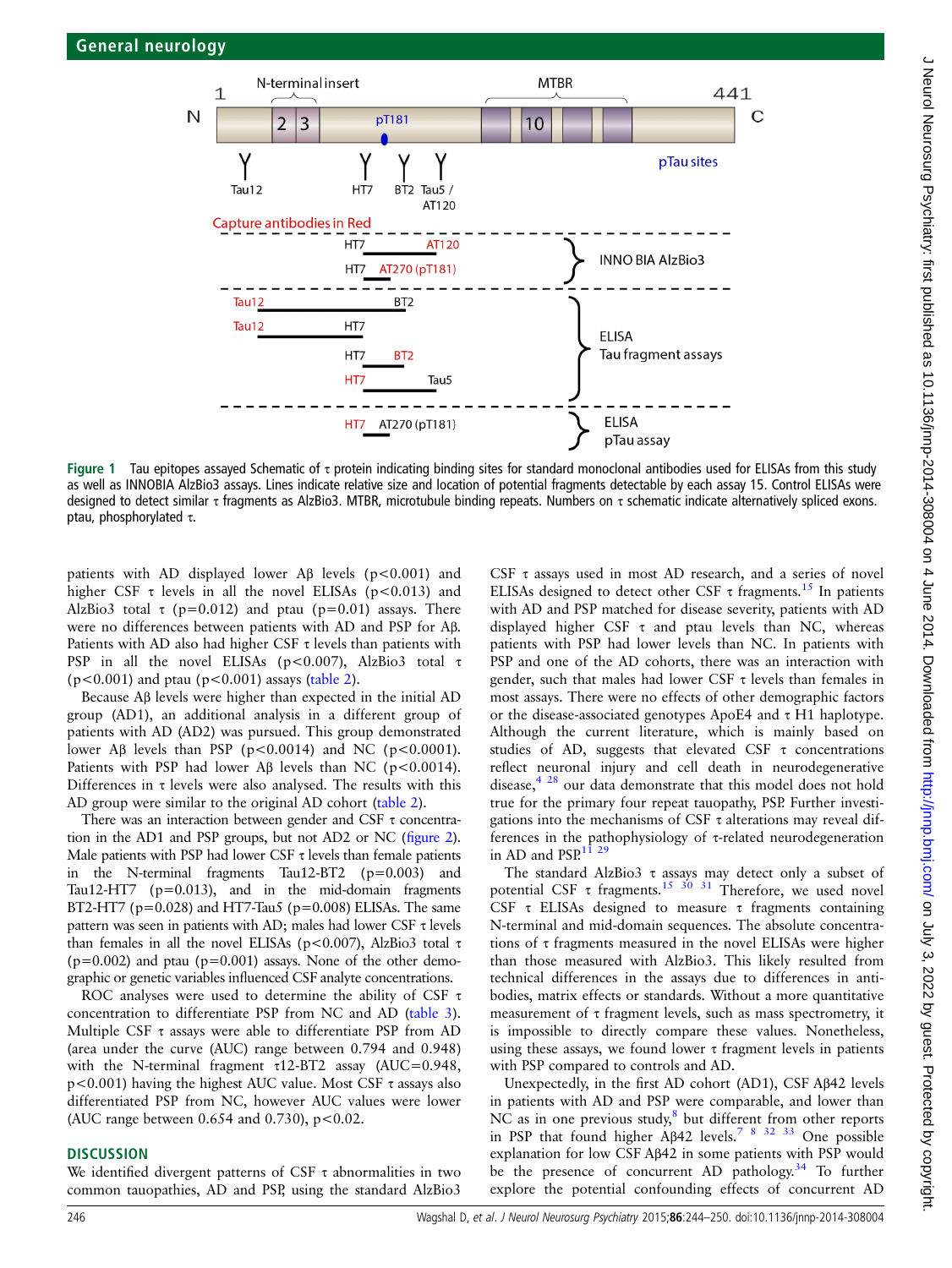<span id="page-3-0"></span>

| Variable                           | <b>NC</b>            | AD1                             | AD <sub>2</sub>  | <b>PSP</b>           |
|------------------------------------|----------------------|---------------------------------|------------------|----------------------|
| Education                          | $17.8 \pm 1.6$       | $16.1 \pm 4.3*$                 | $15 + 1.15$      | $15.8 \pm 2.3$ #     |
| Gender (M/F)                       | 26/11                | 21/16                           | 7/6              | 11/12                |
| Age                                | $62.9 \pm 12.5$      | $64.1 \pm 9.1$                  | $68.23 \pm 6.23$ | $68.0 + 6.7$         |
| ApoE4 status (non-carrier/carrier) | 15/10                | 21/16                           |                  | 16/3                 |
| Tau haplotype (H1/H2 vs H1/H1)     | 6/16                 | 12/22                           |                  | 2/18                 |
| Disease duration                   | <b>NA</b>            | $4.5 \pm 3.6$ §                 |                  | $6.3 \pm 2.6$        |
| CDR-total                          | $0\P$ ,**            | $0.7 + 0.7$                     |                  | $0.4 + 0.5$          |
| CDR-sb                             | $0\P$ , * *          | $4.9 \pm 3.0$                   |                  | $4.4 \pm 2.5$        |
| <b>MMSE</b>                        | $29.2 \pm 1.0$       | $20.4 \pm 5.9$ <sup>*</sup> , § | 28.46±2.99††     | $26.2 \pm 3.6 \pm 1$ |
| Rey                                | $15.5 \pm 0.7$       | $12.1 \pm 4.5*$                 |                  | $13.1 \pm 1.9$       |
| Rey 10 m                           | $11.9 \pm 3.3$       | $4.6 \pm 4.1$ <sup>*</sup> , §  |                  | $9.4 \pm 2.8 \pm$    |
| <b>FDS</b>                         | $7.4 \pm 0.8$        | $4.8 \pm 1.5*$                  |                  | $5.6 \pm 1.3$ ‡      |
| <b>BDS</b>                         | $6.3 \pm 1.0$        | $2.9 \pm 1.0$ <sup>*</sup> , §  |                  | $3.9 \pm 1.3$ #      |
| Phonemic fluency                   | $15.4 \pm 4.5$       | $8.2 \pm 4.4*$                  |                  | $6.8 + 4.0 +$        |
| Category fluency                   | $25.0 + 4.1$         | $9.8 + 5.5*$                    |                  | $10.9 + 4.2$         |
| <b>BNT</b>                         | $14.8 \pm 0.4$       | $10.9 \pm 3.8^*$ , §            |                  | $14.1 \pm 1.0$       |
| Trails correct                     | $14.0 + 0$           | $8.8 \pm 5.3*$                  |                  | $12.8 \pm 2.4$       |
| <b>UPDRS-III</b>                   | $0.3 \pm 0.7$ ¶, * * | $9.0 \pm 12.2$ §                |                  | $32.1 \pm 8.2$       |
| CVLT 30 s                          | $8.4 \pm 1.1$        | $3.2 \pm 2.0$ *, §              |                  | $6.7 \pm 1.6$ #      |
| CVLT 10 min                        | $8.3 \pm 1.4$        | $2.0 \pm 2.4$ <sup>*</sup> , §  |                  | $6.3 \pm 2.0 \pm$    |

\*AD1<NC (p<0.05). †NC<AD2 (p<0.05).

§AD1<PSP (p<0.05)

AD1, Alzheimer's disease in the original cohort; AD2, Alzheimer's disease in the second cohort; ApoE4 status, ApoE4 non-carrier vs carrier; BDS, Digit Span Backward; BNT, Boston naming task (out of 15); Categorical Fluency, number of animals in 1 min; CDR, Clinical Dementia Rating; CDR- sb, Clinical Dementia Rating sum of boxes; Disease duration, number of ears from the onset of the disease to the date of CSF collection; CVLT 30 s and 10 min, number of correct items remembered on the California verbal learning task after a 30 s or 10 min delay; FDS, Digit Span Forward; MMSE, Mini-Mental State Examination; NC, normal control; Phonemic Fluency, number of correct words beginning with D in 1 min; PSP, progressive supranuclear palsy; Rey and Rey10, Benson Figure copy test immediate recall and 10 min delayed recall; Trails Correct, Modified Trail-making test number of correct items; UPDRS-III, Unified Parkinson's Disease Rating Scale–part III motor scale.

pathology we compared PSP cases with low Aβ42 (below the mean) with those with higher Aβ42 (mean or higher) and found that patients with PSP with low CSF Aβ42 had even lower total τ levels and τ fragment levels than patients with PSP with high CSF A $\beta$ 42 levels (p<0.034). This suggests that even in combined PSP and AD, CSF  $\tau$  levels are lower than NCs, however, further analyses in autopsy-confirmed cases will be necessary to confirm this hypothesis.

We also found lower CSF total  $\tau$  and ptau levels using the standard AlzBio3 assays in PSP compared to AD and controls. Although several previous studies have found PSP CSF total τ concentrations comparable to controls,  $\frac{7}{8}$   $\frac{8}{32}$  the lack of observed differences in those studies may have been confounded by τ levels being near the limit of detection; a more recent study<sup>[6](#page-5-0)</sup> demonstrated lower ptau in PSP compared to controls, similar to our results.

There was an effect of gender on CSF  $\tau$  levels measured in many of the  $\tau$  assays in AD1 and PSP, but not in NC. AD1 and male patients with PSP had lower CSF  $\tau$  than their female counterparts (fi[gure 2](#page-4-0)). This suggests that our ability to detect CSF τ concentration differences between PSP and NC could also reflect differences in the gender composition of both groups as compared to previous studies. A previous study demonstrated that normal elder female ApoE4 carriers have increased CSF τ levels relative to non-carriers, similar to our results in  $AD$ .<sup>[35](#page-6-0)</sup> Another study found patients with AD who are τ H1/H1 haplotype carriers have lower CSF τ levels as compared to H1/H2 carriers.<sup>[36](#page-6-0)</sup> We did not observe either effect, but differences in sample size, age and gender distribution may have influenced our findings since the gender effect was not present in the AD2 group.

A limitation of this study is the difficulty in matching patients with AD and PSP for disease severity given their disparate clinical presentations. We matched patient groups using the CDR-sb which is commonly used to match AD with non-AD neurodegenerative syndromes. $33 \frac{37}{10}$  While it is possible the relative disease severity differed between patient groups, the different directions of CSF τ alteration relative to NC argue that such differences would not influence our results, and there were no correlations between disease severity and CSF τ levels in either patient group. A second potential limitation of this work is that we relied on clinical and not neuropathological diagnoses that could quantify the exact degree of underlying τ pathology. Given the disparate clinical presentations and excellent clinicpathological diagnostic accuracy of the PSP criteria we used,  $16$  it is unlikely that misdiagnosis confounded these results; however, it is possible that our results might be influenced by the presence of concurrent AD pathology, which sometimes occurs in PSP.<sup>[34](#page-6-0)</sup> A third potential limitation of this study is that the novel ELISAs could not distinguish between 3R and 4R τ isoforms. A previous study<sup>38</sup> found lower 4R  $\tau$  in CSF from patients with AD and PSP, suggesting that the difference we observed could potentially be explained by a selective alteration in  $3R \tau$  levels. Future studies will examine this possibility.

Our findings suggest that the relationship between CSF τ and neurodegenerative disease is a complex process potentially

<sup>‡</sup>PSP<NC (p<0.05).

<sup>¶</sup>NC<AD1 (p<0.05).

<sup>\*\*</sup>NC<PSP (p<0.05) ††PSP<AD2 (p<0.05).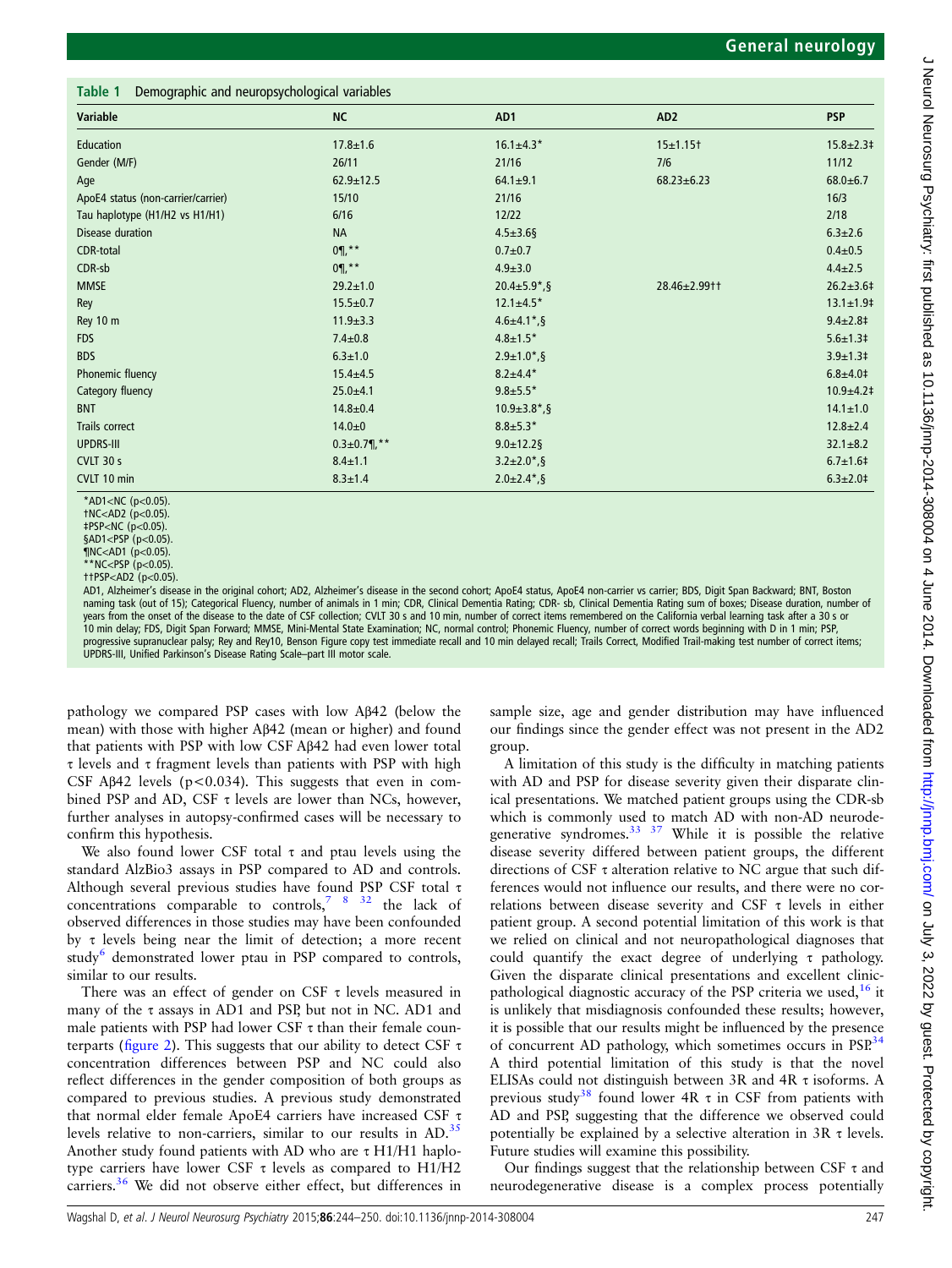<span id="page-4-0"></span>

Figure 2 Diagnostic group differences in CSF analytes stratified by gender CSF concentrations of β-amyloid peptide1–42 (Aβ42) (A), Alzbio3 total tau (Tau) (B), AlzBio3 phosphorylated tau (PTau) (C), Tau12-BT2 tau fragment (D), BT2-HT7 τ fragment (E), HT7-PTau181 tau fragment (F), HT7-Tau5 τ fragment (G), and Tau12-HT7 τ fragment (H), in normal controls (NC) and patients with Alzheimer's disease (AD) and progressive supranuclear palsy (PSP); All = total number of subjects in the group; M, male subjects; F, female subjects. \*p <0.05. \*\*p <0.01. \*\*\*p <0.001.

reflecting multiple factors related to the underlying cause of the tauopathy. Therefore, viewing τ only as an indicator of neuronal damage may not be accurate in generating models of τ-related pathogenesis. Possible explanations for the different effects of disease on CSF τ concentrations measured using ELISA-based techniques in different tauopathies include (1) Altered CSF τ

fragment conformations may lead to differential affinity for the same monoclonal antibody. (2) Differences in CSF τ fragments produced in each disease may lead to different observed patterns in CSF.<sup>[13](#page-5-0) [39](#page-6-0)</sup> We found the greatest differences between PSP and NC using the N-terminal fragment ELISAs Tau12, BT2 and HT7; selective alterations in N-terminal τ fragments in PSP<sup>13 [40](#page-6-0)</sup>

| <b>Variable</b>                        | <b>NC</b>                                 | AD <sub>1</sub>     | AD <sub>2</sub>         | <b>PSP</b>                     |
|----------------------------------------|-------------------------------------------|---------------------|-------------------------|--------------------------------|
| AlzBio3 $\mathsf{A}\beta_{42}$ (pg/mL) | $348.1 \pm 75.7$                          | $237.5 + 82.7*$     | $167.06 \pm 73.49$ t. ‡ | $269.0 \pm 87.0$ §             |
| AlzBio3 total $\tau$ (pg/mL)           | $79.0 \pm 33.1$                           | $138.4 + 88.6$      | $111.09 \pm 78.17$      | $55.9 \pm 20.1$ \$, **, † †    |
| AlzBio3 ptau (pg/mL)                   | $29.1 \pm 9.4$ , ##                       | $44.7 \pm 25.7$     | $50.47 + 33.15$         | $22.1 \pm 7.4$ \$,**, + +      |
| Tau12-BT2 $(pq/mL)$                    | $773.3 \pm 275.8$ \,\end{i}\$             | $1312.4 \pm 591.5$  | $1180.03 \pm 774.95$    | $549.3 \pm 173.9$ \$,**, tt    |
| $BT2-HT7$ ( $pq/mL$ )                  | 1587.2±652.9¶,‡‡                          | $2719.4 \pm 1630.1$ | 2786.06±2079.67         | $1205.6 \pm 390.2$ \$, **, † † |
| HT7-Tau5 (pg/mL)                       | 639.7 $\pm$ 300.1¶,‡‡                     | $1442.1 \pm 909.6$  | 1353.13±989.99          | $546.2 \pm 186.5$ **.tt        |
| HT7-PTau181 (pg/mL)                    | $64.0 \pm 17.4$ , 1.1                     | $96.4 \pm 42.1$     | $82.06 \pm 42.49$       | $51.7 \pm 17.5$ \$,**, ††      |
| Tau12-HT7 (pg/mL)                      | $409.9 \pm 141.9$ \,\test{\mathbf{1}{1}\$ | 788.2±414.0         | 789.08±603.01           | $321.5 \pm 117.7$ **.tt        |

\*AD1<NC ( $p$ <0.05).  $tAD2 < NC$  ( $p < 0.05$ ). ‡AD2<PSP (p<0.05). §PSP<NC (p<0.05).  $N < AD1$  (p<0.05)

\*\*PSP<AD1 (p<0.05). ††PSP<AD2 (p<0.05).

‡‡NC<AD2 (p<0.05).

AD1, Alzheimer's disease in the original cohort; AD2, Alzheimer's disease in the second cohort; NC, normal control; PSP, progressive supranuclear palsy.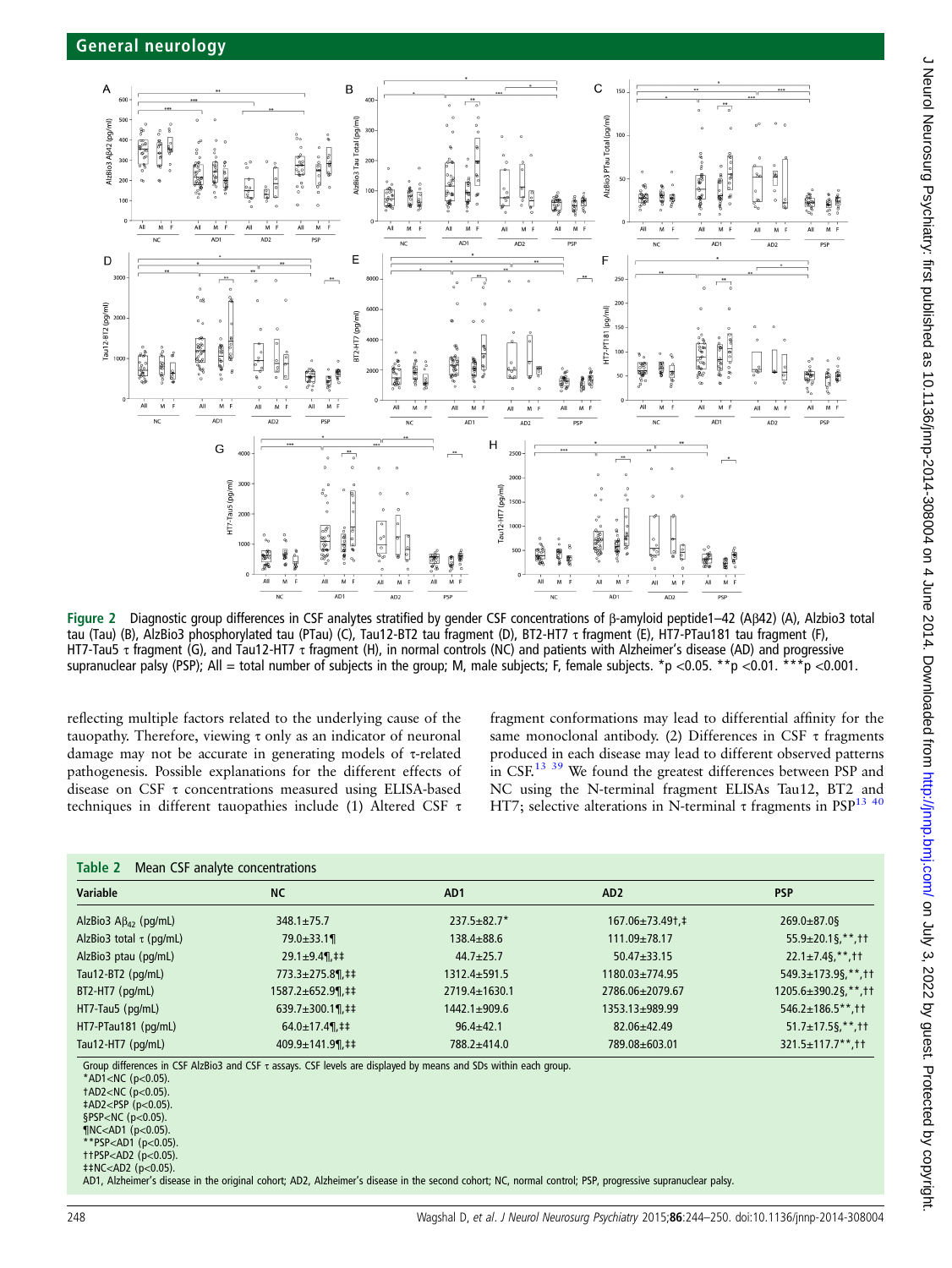compensation from Acetylon, Archer, Ipierian and Neurophage for consulting and received research support from Genentech, BMS, TauRx for conducting clinical trials. He is funded by NIH grants R01AG038791 (PI), R01AG031278 (PI), the Alzheimer's Drug Discovery Foundation, CBD Solutions and the Tau Research Consortium.

**Ethics approval** UCSF Institutional Review Board.

Provenance and peer review Not commissioned; externally peer reviewed.

# **REFERENCES**

- 1 Braak H, Braak E. Neuropathological stageing of Alzheimer-related changes. Acta Neuropathol 1991;82:239–59.
- 2 Schofield EC, Hodges JR, Bak TH, et al. The relationship between clinical and pathological variables in Richardson's syndrome. J Neurol 2012;259:482–90.
- 3 Williams DR, Lees AJ. Progressive supranuclear palsy: clinicopathological concepts and diagnostic challenges. Lancet Neurol 2009;8:270–9.
- 4 Jack CR Jr, Knopman DS, Jagust WJ, et al. Hypothetical model of dynamic biomarkers of the Alzheimer's pathological cascade. Lancet Neurol 2010;9:119-28.
- 5 Boxer AL, Gold M, Huey E, et al. The advantages of frontotemporal degeneration drug development (part 2 of frontotemporal degeneration: the next therapeutic frontier). Alzheimers Dement 2013;9:189–98.
- 6 Hall S, Ohrfelt A, Constantinescu R, et al. Accuracy of a panel of 5 cerebrospinal fluid biomarkers in the differential diagnosis of patients with dementia and/or parkinsonian disorders. Arch Neurol 2012;69:1445–52.
- 7 Urakami K, Wada K, Arai H, et al. Diagnostic significance of tau protein in cerebrospinal fluid from patients with corticobasal degeneration or progressive supranuclear palsy. J Neurol Sci 2001;183:95-8.
- Noguchi M, Yoshita M, Matsumoto Y, et al. Decreased beta-amyloid peptide42 in cerebrospinal fluid of patients with progressive supranuclear palsy and corticobasal degeneration. J Neurol Sci 2005;237:61-5.
- Frank RA, Galasko D, Hampel H, et al. Biological markers for therapeutic trials in Alzheimer's disease. Proceedings of the biological markers working group; NIA initiative on neuroimaging in Alzheimer's disease. Neurobiol Aging 2003;24:521–36.
- 10 Rosso SM, van Herpen E, Pijnenburg YA, et al. Total tau and phosphorylated tau 181 levels in the cerebrospinal fluid of patients with frontotemporal dementia due to P301L and G272V tau mutations. Arch Neurol 2003;60:1209–13.
- 11 Yamada K, Cirrito JR, Stewart FR, et al. In vivo microdialysis reveals age-dependent decrease of brain interstitial fluid tau levels in P301S human tau transgenic mice. J Neurosci 2011;31:13110–17.
- 12 Karch CM, Jeng AT, Goate AM. Extracellular Tau levels are influenced by variability in Tau that is associated with tauopathies. J Biol Chem 2012;287:42751–62.
- 13 Arai T, Ikeda K, Akiyama H, et al. Identification of amino-terminally cleaved tau fragments that distinguish progressive supranuclear palsy from corticobasal degeneration. Ann Neurol 2004;55:72–9.
- 14 Brunden KR, Trojanowski JQ, Lee VM. Advances in tau-focused drug discovery for Alzheimer's disease and related tauopathies. Nat Rev Drug Discov 2009;8:783–93.
- 15 Meredith JE Jr, Sankaranarayanan S, Guss V, et al. Characterization of Novel CSF Tau and ptau Biomarkers for Alzheimer's Disease. PLoS One 2013;8:e76523.
- 16 Litvan I, Agid Y, Calne D, et al. Clinical research criteria for the diagnosis of progressive supranuclear palsy (Steele-Richardson-Olszewski syndrome): report of the NINDS-SPSP international workshop. Neurology 1996;47:1–9.
- 17 McKhann G, Drachman D, Folstein M, et al. Clinical diagnosis of Alzheimer's disease: report of the NINCDS-ADRDA Work Group under the auspices of Department of Health and Human Services Task Force on Alzheimer's Disease. Neurology 1984;34:939–44.
- 18 Folstein MF, Folstein SE, McHugh PR. "Mini-mental state". A practical method for grading the cognitive state of patients for the clinician. J Psychiatr Res 1975;12:189–98.
- 19 Possin KL, Laluz VR, Alcantar OZ, et al. Distinct neuroanatomical substrates and cognitive mechanisms of figure copy performance in Alzheimer's disease and behavioral variant frontotemporal dementia. Neuropsychologia 2011;49:43–8.
- 20 Wechsler D. Wechsler Adult Intelligence Scale. 3rd edn. San Antonio, TX: The Psychological Corporation, 1997.
- 21 Delis DC, Kramer JH, Kaplan E, et al. California Verbal Learning Test, Second Eed. San Antonio, TX: The Psychological Corporation, 2000.
- 22 Kramer JH, Jurik J, Sha SJ, et al. Distinctive neuropsychological patterns in frontotemporal dementia, semantic dementia, and Alzheimer disease. Cogn Behav Neurol 2003;16:211–18.
- 23 Delis DC, Kaplan EB, Kramer JH. The Delis-Kaplan executive function system. San Antonio, TX: The Psychological Corporation, 2001.
- 24 Kaplan E, Goodglass H, Weintraub S. Boston Naming Test. Philadelphia, PA: Lea & Febiger, 1983.
- 25 Morris JC. The Clinical Dementia Rating (CDR): current version and scoring rules. Neurology 1993;43:2412–14.
- 26 Fahn S, Elton RL; Committee motUD. Unified Parkinson's Disease rating scale. In: Fahn S, Marsden CD, Calne D, Goldstein M, eds. Recent Developments in

<span id="page-5-0"></span>Table 3 Receiver operating characteristic (ROC) curve analysis

| <b>ROC</b> analysis  | <b>AUC</b> | Asymp. significance, p Value                                                      |
|----------------------|------------|-----------------------------------------------------------------------------------|
| PSP vs NC            |            |                                                                                   |
| AlzBio3 total $\tau$ | 0.702      | 0.015                                                                             |
| AlzBio3 ptau         | 0.716      | 0.010                                                                             |
| <b>Tau12-BT2</b>     | 0.730      | 0.006                                                                             |
| BT2-HT7              | 0.654      | 0.065                                                                             |
| HT7-PTau181          | 0.694      | 0.020                                                                             |
| PSP vs AD1           |            |                                                                                   |
| AlzBio3 total $\tau$ | 0.846      | < 0.001                                                                           |
| AlzBio3 ptau         | 0.794      | < 0.001                                                                           |
| Tau12-BT2            | 0.948      | < 0.001                                                                           |
| BT2-HT7              | 0.904      | < 0.001                                                                           |
| HT7-PTau181          | 0.861      | < 0.001                                                                           |
| PSP vs NC and AD1    |            |                                                                                   |
| AlzBio3 total $\tau$ | 0.787      | < 0.001                                                                           |
| AlzBio3 ptau         | 0.762      | < 0.001                                                                           |
| Tau12-BT2            | 0.859      | < 0.001                                                                           |
| BT2-HT7              | 0.801      | < 0.001                                                                           |
| HT7-PTau181          | 0.790      | < 0.001                                                                           |
|                      |            | AD1 Alzheimer's disease in the original cohort: Asymp asymptotic: ALIC area under |

phort; Asymp, asymptot the curve; NC, normal control; PSP: progressive supranuclear palsy.

might, therefore, partially explain these results. (3) Tau isoform ratios differ in PSP and AD, with predominantly 4R τ in PSP, and equal 3R to 4R ratios in AD. A recent study found that 4R τ is not released from cells as readily as  $3R \tau$ .<sup>12</sup> Since  $4R \tau$  accumulates in PSP, more  $\tau$  may be sequestered in dying cells than in AD, leading to lower extracellular concentrations reflected in CSF measurements.

A variety of new τ-directed therapies are entering human clin-ical trials for AD and other tauopathies.<sup>14 [39](#page-6-0)</sup> These drugs were developed in transgenic mouse models that overexpress mutant forms of 4R τ, which produces human clinical disease similar to frontotemporal degeneration or PSP, but not AD. The different associations between disease and CSF τ concentration observed in this study suggest that alterations in CSF  $\tau$  in clinical trials of τ-directed therapies may require different interpretations in AD and PSP, and that results in PSP may be more analogous to treatment effects observed in preclinical models.

Contributors All authors have made substantial contributions to conception and design, acquisition of data or analysis and interpretation of data; drafting of the article or revising it critically for important intellectual content, and provided final approval of the version to be published.

Funding This study was supported by Bristol-Myers Squibb, Tau Research Consortium, and National Institutes of Health grants R01AG038791 and P01 AG19724.

Competing interests SS, MA, HS, JM, VG, and TH are employees of Bristol-Myers Squibb (BMS). MA and HS are BMS shareholders. FB is an employee of Kyowa Hakko Kirin Pharma. JHK receives royalties from Pearson for the publication of commercially available neuropsychological tests. He receives research support from the NIH (2R01AG022983, 1R01AG032289, HHSN271200623661C). GDR receives research support from NIH/NIA (K23-AG031861), Alzheimer's Association, Tau Consortium, Hellman Family Foundation, John Douglas French Alzheimer's Foundation, and Avid Radiopharmaceuticals/Eli Lilly; he has served as a consultant for Eli Lily and received a speaking honorarium from GE Healthcare. BLM serves on a scientific advisory board for the Alzheimer's Disease Clinical Study; serves as an Editor for Neurocase and as an Associate Editor of ADAD; receives royalties from the publication of Behavioural Neurology of Dementia (Cambridge, 2009), Handbook of Neurology (Elsevier, 2009), and The Human Frontal Lobes (Guilford, 2008); serves as a consultant for Lundbeck Inc., Elan Corporation, and Allon Therapeutics, Inc.; serves on speakers' bureaus for Novartis and Pfizer Inc.; and receives research support from Novartis and the NIH (NIA P50 AG23501 (PI) and NIA P01 AG19724 (PI)) and the State of California Alzheimer's Center. ALB received personal